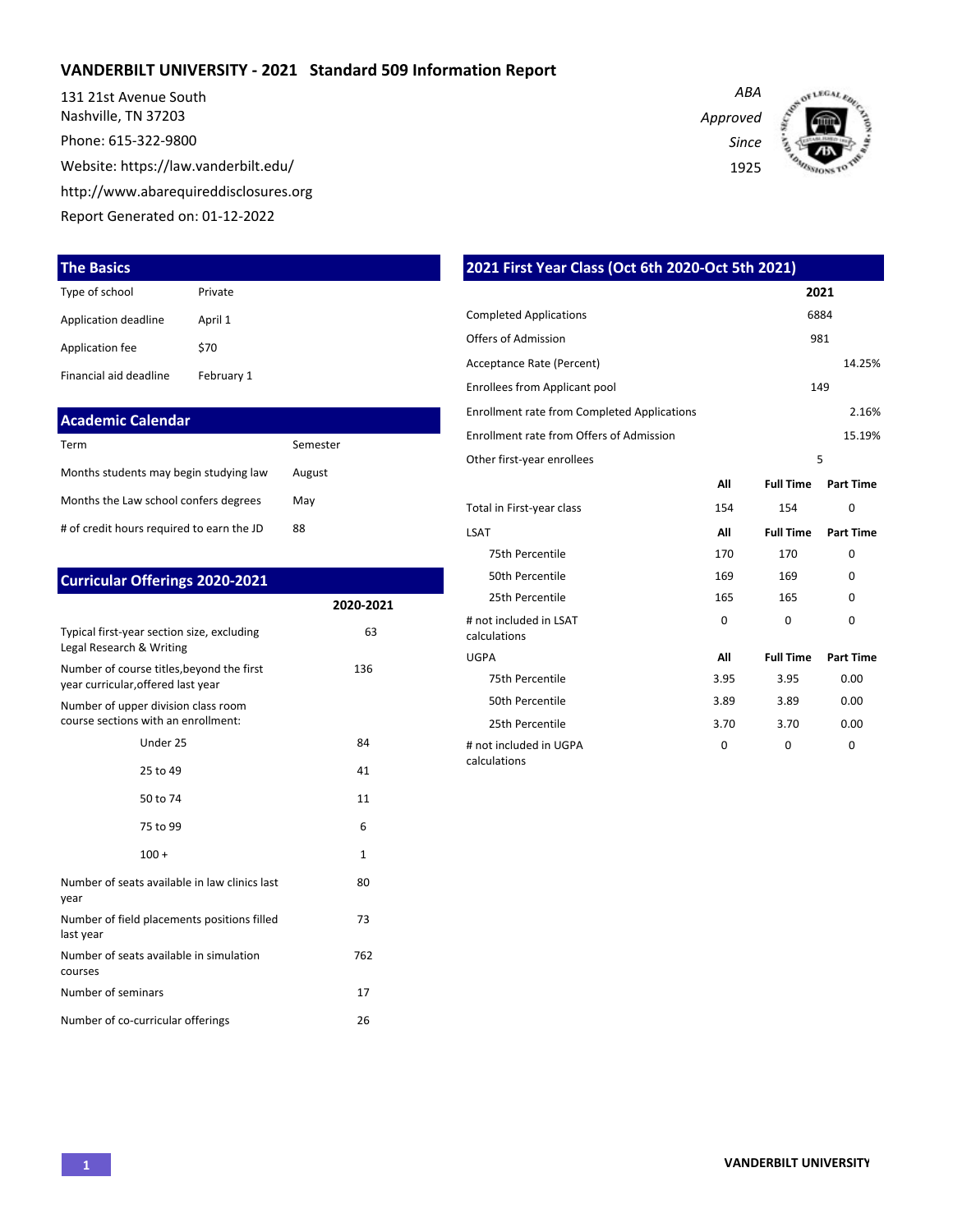| <b>J.D Enrollment as of October 5th 2021</b> |     |              |                |          |                |                 |                |          |              |                |              |          |       |
|----------------------------------------------|-----|--------------|----------------|----------|----------------|-----------------|----------------|----------|--------------|----------------|--------------|----------|-------|
|                                              |     | JD1          |                |          |                | JD <sub>2</sub> |                |          | JD3          |                |              |          | Total |
|                                              | T   | M            | W              | $\Omega$ | T              | M               | W              | O        | T            | М              | W            | O        | т     |
| Hispanics of any race                        | 21  | 11           | 10             | $\Omega$ | 15             | 5               | 10             | 0        | 7            | $\overline{2}$ | 5            | 0        | 43    |
| American Indian or Alaska Native             | 0   | 0            | $\Omega$       | $\Omega$ | $\Omega$       | $\Omega$        | $\Omega$       | 0        | 1            | $\Omega$       | 1            | 0        | 1     |
| Asian                                        | 13  | 5            | 8              | $\Omega$ | 12             | 5               | $\overline{7}$ | 0        | 12           | 5              | 7            | 0        | 37    |
| <b>Black or African American</b>             | 15  | 8            | $\overline{7}$ | $\Omega$ | 14             | 3               | 11             | 0        | 15           | 8              | 7            | 0        | 44    |
| Native Hawaiian or Other Pacific Islander    | 0   | 0            | 0              | $\Omega$ | 1              | $\Omega$        | $\mathbf{1}$   | 0        | $\Omega$     | $\Omega$       | $\mathbf 0$  | 0        | 1     |
| Two or More Races                            | 2   | $\mathbf{1}$ | $\mathbf{1}$   | $\Omega$ | $\Omega$       | $\Omega$        | $\Omega$       | 0        | $\mathbf{1}$ | $\Omega$       | $\mathbf{1}$ | 0        | 3     |
| <b>Total People of Color</b>                 | 51  | 25           | 26             | $\Omega$ | 42             | 13              | 29             | $\Omega$ | 36           | 15             | 21           | 0        | 129   |
| White                                        | 99  | 46           | 53             | $\Omega$ | 150            | 66              | 84             | 0        | 135          | 77             | 58           | $\Omega$ | 384   |
| Nonresident Alien                            | 0   | $\Omega$     | $\Omega$       | $\Omega$ | $\overline{2}$ | $\mathbf{1}$    | $\mathbf{1}$   | 0        | 6            | 1              | 5            | 0        | 8     |
| Race and Ethnicity Unknown                   | 4   | 1            | 3              | $\Omega$ | 13             | 6               | 7              | 0        | 6            | 2              | 4            | 0        | 23    |
| Total                                        | 154 | 72           | 82             | 0        | 207            | 86              | 121            | 0        | 183          | 95             | 88           | 0        | 544   |

| <b>Faculty Resources 2020 - 2021</b> |      |                  |          |                    |       |  |  |  |  |  |  |  |  |
|--------------------------------------|------|------------------|----------|--------------------|-------|--|--|--|--|--|--|--|--|
|                                      | Male | Female           | Other    | People<br>of Color | Total |  |  |  |  |  |  |  |  |
| Full-time faculty<br>members         | 30   | 21               | 0        | 7                  | 51    |  |  |  |  |  |  |  |  |
| Non-full-time faculty                | 44   | 26               | 0        | 9                  | 70    |  |  |  |  |  |  |  |  |
| Total                                | 74   | 47               | $\Omega$ | 16                 | 121   |  |  |  |  |  |  |  |  |
|                                      |      | <b>Full Time</b> |          | <b>Part Time</b>   | Total |  |  |  |  |  |  |  |  |
| Librarians                           |      | 0                |          | 7                  | 7     |  |  |  |  |  |  |  |  |
| Administrators                       |      | 16               |          | 0                  | 16    |  |  |  |  |  |  |  |  |

## **J.D. Degrees Awarded 2020-2021**

| Hispanics of any race                     | 10           |
|-------------------------------------------|--------------|
| American Indian or Alaska Native          | $\mathbf{1}$ |
| Asian                                     | 19           |
| <b>Black or African American</b>          | 21           |
| Native Hawaiian or Other Pacific Islander | 0            |
| Two or More Races                         | 0            |
| <b>Total People of Color</b>              | 51           |
| White                                     | 126          |
| Nonresident Alien                         | 4            |
| Race and Ethnicity Unknown                | 12           |
| Total                                     | 193          |

| 1L Tuition and Fees 2021 - 2022  |          |                |              |                |       |                |
|----------------------------------|----------|----------------|--------------|----------------|-------|----------------|
| Per Annual:                      | Resident | Annual<br>Fees | Non-Resident | Annual<br>Fees | Other | Annual<br>Fees |
| Full-Time                        | \$64.284 | \$2,058        | \$64,284     | \$2,058        | \$0   | \$0            |
| Part-Time                        | \$0      | \$0            | \$0          | \$0            |       |                |
| <b>Per Credit:</b>               | Resident | Annual<br>Fees | Non-Resident | Annual<br>Fees | Other | Annual<br>Fees |
| Full-Time                        | \$0      | \$0            | \$0          | \$0            | \$0   | \$0            |
| Part-Time                        | \$0      | \$0            | \$0          | \$0            |       |                |
| <b>Tuition Guarantee Program</b> |          |                | No           |                |       |                |

# **Grants and Scholarships 2020-2021**

|                                 | <b>Total</b> |     | <b>Full Time</b> |     | <b>Part Time</b> |          |  |  |
|---------------------------------|--------------|-----|------------------|-----|------------------|----------|--|--|
|                                 | #            | %   | #                | %   | #                | %        |  |  |
| Total # of students             | 562          | 100 | 562              | 100 | 0                | $\Omega$ |  |  |
| Total # receiving<br>grants     | 475          | 85  | 475              | 85  | $\Omega$         | $\Omega$ |  |  |
| Less than 1/2 tuition           | 252          | 45  | 252              | 45  | $\Omega$         | $\Omega$ |  |  |
| Half to full tuition            | 208          | 37  | 208              | 37  | $\Omega$         | $\Omega$ |  |  |
| <b>Full tuition</b>             | 0            | 0   | 0                | 0   | $\Omega$         | $\Omega$ |  |  |
| More than full tuition          | 15           | 3   | 15               | 3   | $\Omega$         | 0        |  |  |
| 75th Percentile grant<br>amount |              |     | \$35,000         |     | \$0              |          |  |  |
| 50th Percentile grant<br>amount |              |     | \$30,000         |     | \$0              |          |  |  |
| 25th Percentile grant<br>amount |              |     | \$25,000         |     | \$0              |          |  |  |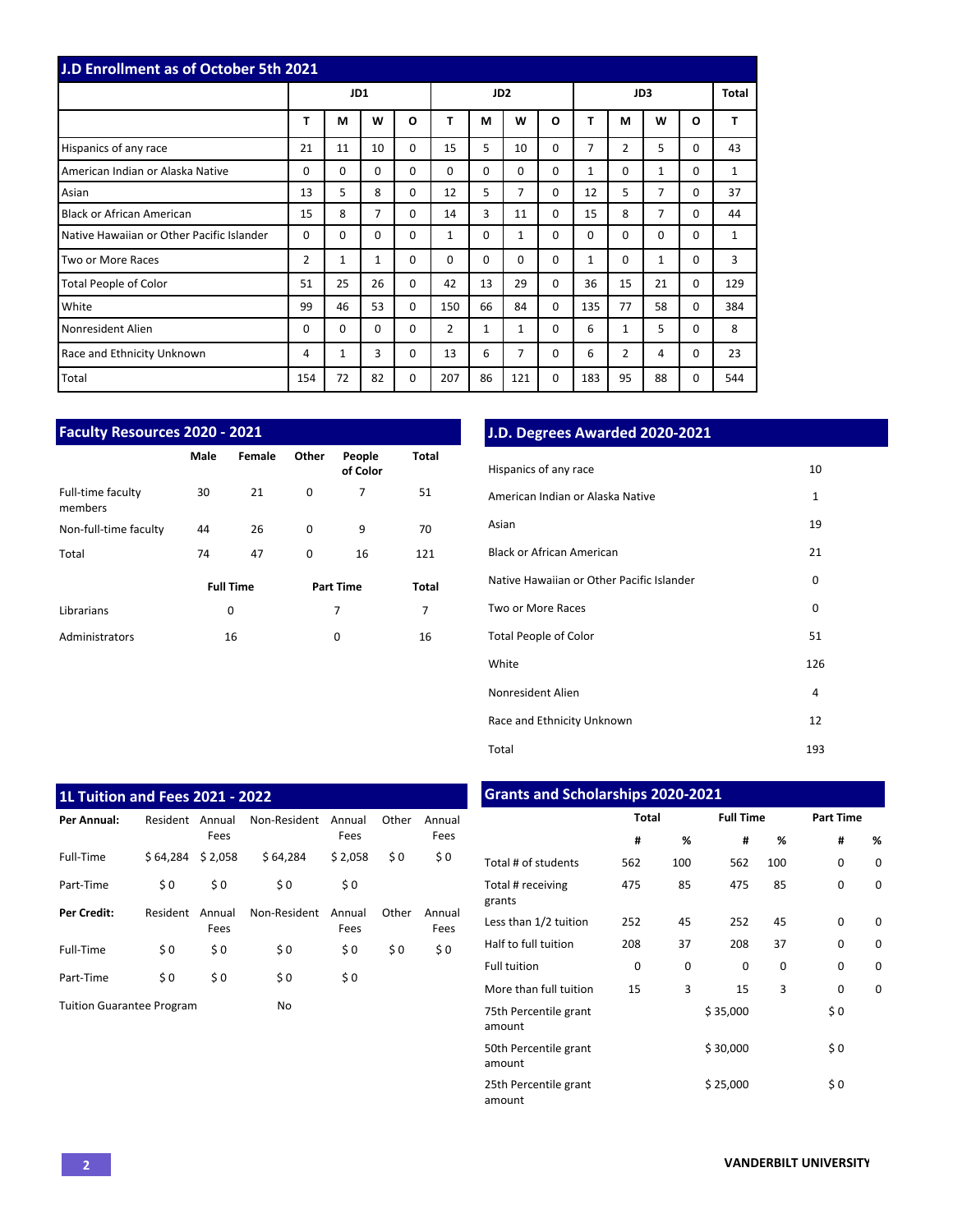| Living Expenses 2021-2022             |          |
|---------------------------------------|----------|
| Estimated Living Expenses for singles |          |
| Living on Campus                      | \$28.944 |
| Living Off Campus                     | \$28.944 |
| Living At Home                        | \$28.944 |

## **Conditional Scholarships 2020-2021**

The school does not award scholarships that may be reduced or eliminated based on law school academic performance other than failure to maintain good academic standing. Therefore, the school does not complete a 'conditional scholarship retention chart.'

| <b>Academic Attrition 2020-2021</b>       |          |          |          |          |     |          |          |                 |          |              |          |          |          |     |
|-------------------------------------------|----------|----------|----------|----------|-----|----------|----------|-----------------|----------|--------------|----------|----------|----------|-----|
|                                           |          |          | JD1      |          |     |          |          | JD <sub>2</sub> |          | JD3          |          |          |          | UL  |
|                                           | т        | М        | w        | O        | %   | Т        | М        | W               | O        | т            | M        | W        | $\Omega$ | %   |
| Hispanics of any race                     | 0        | 0        | $\Omega$ | $\Omega$ | 0.0 | $\Omega$ | 0        | $\Omega$        | $\Omega$ | <sup>0</sup> | $\Omega$ | 0        | 0        | 0.0 |
| American Indian or Alaska Native          | $\Omega$ | $\Omega$ | $\Omega$ | $\Omega$ | 0.0 | $\Omega$ | $\Omega$ | $\Omega$        | $\Omega$ | $\Omega$     | $\Omega$ | 0        | $\Omega$ | 0.0 |
| Asian                                     | 0        | $\Omega$ | $\Omega$ | $\Omega$ | 0.0 | $\Omega$ | $\Omega$ | $\Omega$        | 0        | $\Omega$     | $\Omega$ | $\Omega$ | $\Omega$ | 0.0 |
| <b>Black or African American</b>          | 0        | $\Omega$ | $\Omega$ | $\Omega$ | 0.0 | $\Omega$ | $\Omega$ | $\Omega$        | $\Omega$ | $\Omega$     | $\Omega$ | $\Omega$ | $\Omega$ | 0.0 |
| Native Hawaiian or Other Pacific Islander | $\Omega$ | $\Omega$ | $\Omega$ | $\Omega$ | 0.0 | $\Omega$ | $\Omega$ | $\Omega$        | 0        | $\Omega$     | 0        | 0        | 0        | 0.0 |
| Two or More Races                         | 0        | $\Omega$ | $\Omega$ | $\Omega$ | 0.0 | $\Omega$ | $\Omega$ | $\Omega$        | $\Omega$ | $\Omega$     | $\Omega$ | $\Omega$ | $\Omega$ | 0.0 |
| <b>Total People of Color</b>              | 0        | $\Omega$ | $\Omega$ | $\Omega$ | 0.0 | $\Omega$ | $\Omega$ | $\Omega$        | $\Omega$ | $\Omega$     | $\Omega$ | $\Omega$ | $\Omega$ | 0.0 |
| White                                     | $\Omega$ | $\Omega$ | $\Omega$ | $\Omega$ | 0.0 | $\Omega$ | $\Omega$ | $\Omega$        | $\Omega$ | $\Omega$     | $\Omega$ | $\Omega$ | $\Omega$ | 0.0 |
| Nonresident Alien                         | 0        | $\Omega$ | $\Omega$ | $\Omega$ | 0.0 | $\Omega$ | $\Omega$ | $\Omega$        | $\Omega$ | $\Omega$     | $\Omega$ | 0        | $\Omega$ | 0.0 |
| Race and Ethnicity Unknown                | 0        | $\Omega$ | $\Omega$ | $\Omega$ | 0.0 | $\Omega$ | $\Omega$ | $\Omega$        | $\Omega$ | $\Omega$     | $\Omega$ | 0        | $\Omega$ | 0.0 |
| Total                                     | 0        | 0        | $\Omega$ | $\Omega$ | 0.0 | $\Omega$ | 0        | $\Omega$        | $\Omega$ | $\Omega$     | $\Omega$ | $\Omega$ | $\Omega$ | 0.0 |

| <b>Other Attrition 2020-2021</b>          |          |              |          |          |     |          |          |                 |          |          |          |          |          |     |
|-------------------------------------------|----------|--------------|----------|----------|-----|----------|----------|-----------------|----------|----------|----------|----------|----------|-----|
|                                           |          |              | JD1      |          |     |          |          | JD <sub>2</sub> |          | JD3      |          |          |          | UL  |
|                                           | т        | M            | W        | $\Omega$ | %   | Т        | М        | W               | O        | т        | М        | W        | O        | %   |
| Hispanics of any race                     | 0        | $\Omega$     | 0        | $\Omega$ | 0.0 | $\Omega$ | $\Omega$ | $\Omega$        | $\Omega$ | 0        | $\Omega$ | 0        | $\Omega$ | 0.0 |
| American Indian or Alaska Native          | $\Omega$ | $\Omega$     | $\Omega$ | $\Omega$ | 0.0 | $\Omega$ | $\Omega$ | $\Omega$        | $\Omega$ | $\Omega$ | $\Omega$ | $\Omega$ | $\Omega$ | 0.0 |
| Asian                                     | $\Omega$ | $\Omega$     | $\Omega$ | $\Omega$ | 0.0 | $\Omega$ | $\Omega$ | $\Omega$        | $\Omega$ | $\Omega$ | $\Omega$ | $\Omega$ | $\Omega$ | 0.0 |
| <b>Black or African American</b>          | $\Omega$ | $\Omega$     | $\Omega$ | $\Omega$ | 0.0 | $\Omega$ | $\Omega$ | $\Omega$        | $\Omega$ | $\Omega$ | $\Omega$ | $\Omega$ | $\Omega$ | 0.0 |
| Native Hawaiian or Other Pacific Islander | $\Omega$ | $\Omega$     | 0        | $\Omega$ | 0.0 | $\Omega$ | $\Omega$ | $\Omega$        | $\Omega$ | 0        | $\Omega$ | 0        | $\Omega$ | 0.0 |
| Two or More Races                         | $\Omega$ | $\Omega$     | $\Omega$ | $\Omega$ | 0.0 | $\Omega$ | $\Omega$ | $\Omega$        | $\Omega$ | $\Omega$ | $\Omega$ | 0        | $\Omega$ | 0.0 |
| <b>Total People of Color</b>              | 0        | $\Omega$     | $\Omega$ | $\Omega$ | 0.0 | $\Omega$ | $\Omega$ | $\Omega$        | $\Omega$ | $\Omega$ | $\Omega$ | $\Omega$ | $\Omega$ | 0.0 |
| White                                     | 1        | $\mathbf{1}$ | $\Omega$ | $\Omega$ | 0.7 | $\Omega$ | $\Omega$ | $\Omega$        | $\Omega$ | $\Omega$ | $\Omega$ | 0        | $\Omega$ | 0.0 |
| Nonresident Alien                         | 0        | $\Omega$     | $\Omega$ | $\Omega$ | 0.0 | $\Omega$ | $\Omega$ | $\Omega$        | $\Omega$ | $\Omega$ | $\Omega$ | $\Omega$ | $\Omega$ | 0.0 |
| <b>Race and Ethnicity Unknown</b>         | 0        | $\Omega$     | $\Omega$ | $\Omega$ | 0.0 | $\Omega$ | $\Omega$ | $\Omega$        | $\Omega$ | $\Omega$ | $\Omega$ | $\Omega$ | $\Omega$ | 0.0 |
| Total                                     | 1        | 1            | 0        | $\Omega$ | 0.6 | $\Omega$ | 0        | $\Omega$        | $\Omega$ | 0        | 0        | 0        | 0        | 0.0 |

| <b>Transfers 2020-2021</b> |      |
|----------------------------|------|
| <b>IJD1 Transfers Out</b>  |      |
| ITransfers In*             | 23   |
| 175th Percentile JD1 GPA   | 3.69 |